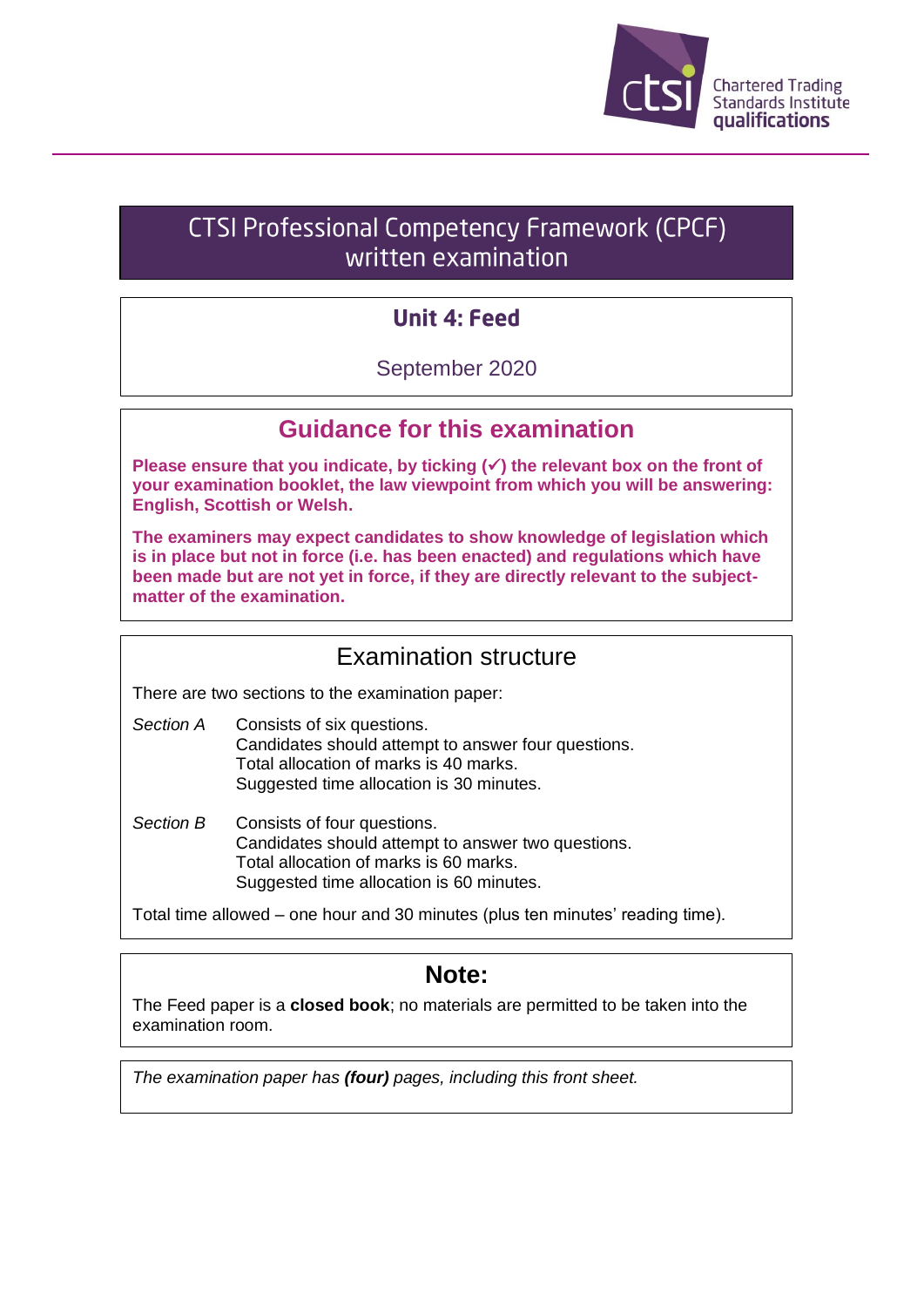**Date:** Tuesday 15 September **Reading time:** 10 minutes **Time:** 1.30pm – 3.00pm

Section A Candidates should attempt to answer four questions. Each question carries ten marks. Total: 40 marks.

1. You are undertaking an inspection, at a local farm, that is registered as an R10 mixing feed with additives and/or premixtures.

In accordance with Regulation (EU) 183/2005, explain what checks you would undertake as part of the inspection.

(10 marks)

2. Regulation (EU) 183/2005 requires that 'Feed Business Operators' (other than primary producers) shall put in place, implement and maintain, a permanent written procedure or procedures based on the HACCP principles.

In accordance with these principles, detail and explain the difference between pre-requisite requirements and critical control points.

(10 marks)

- 3. Regulation (EC) 999/2001 lays down the rules applicable to the prevention, control and eradication of certain transmissible spongiform encephalopathies. Explain these rules as they apply to animal feed. (10 marks)
- 4. Explain the differing roles of the Veterinary Medicines Directorate, the Animal and Plant Health Agency and the Local Authority in feed law enforcement.

(10 marks)

5. Regulation (EC) 852 / 2004 Annex 1 applies to primary production and makes it a requirement that, as far as possible, Food Business Operators (FBOs) are to ensure that primary products are protected against contamination, having regard to any processing that primary products will subsequently undergo.

Explain the requirements that FBOs producing primary products of NON-animal origin must adhere to in order to comply with Annex 1.

(10 marks)

#### **Section A continues over the page.**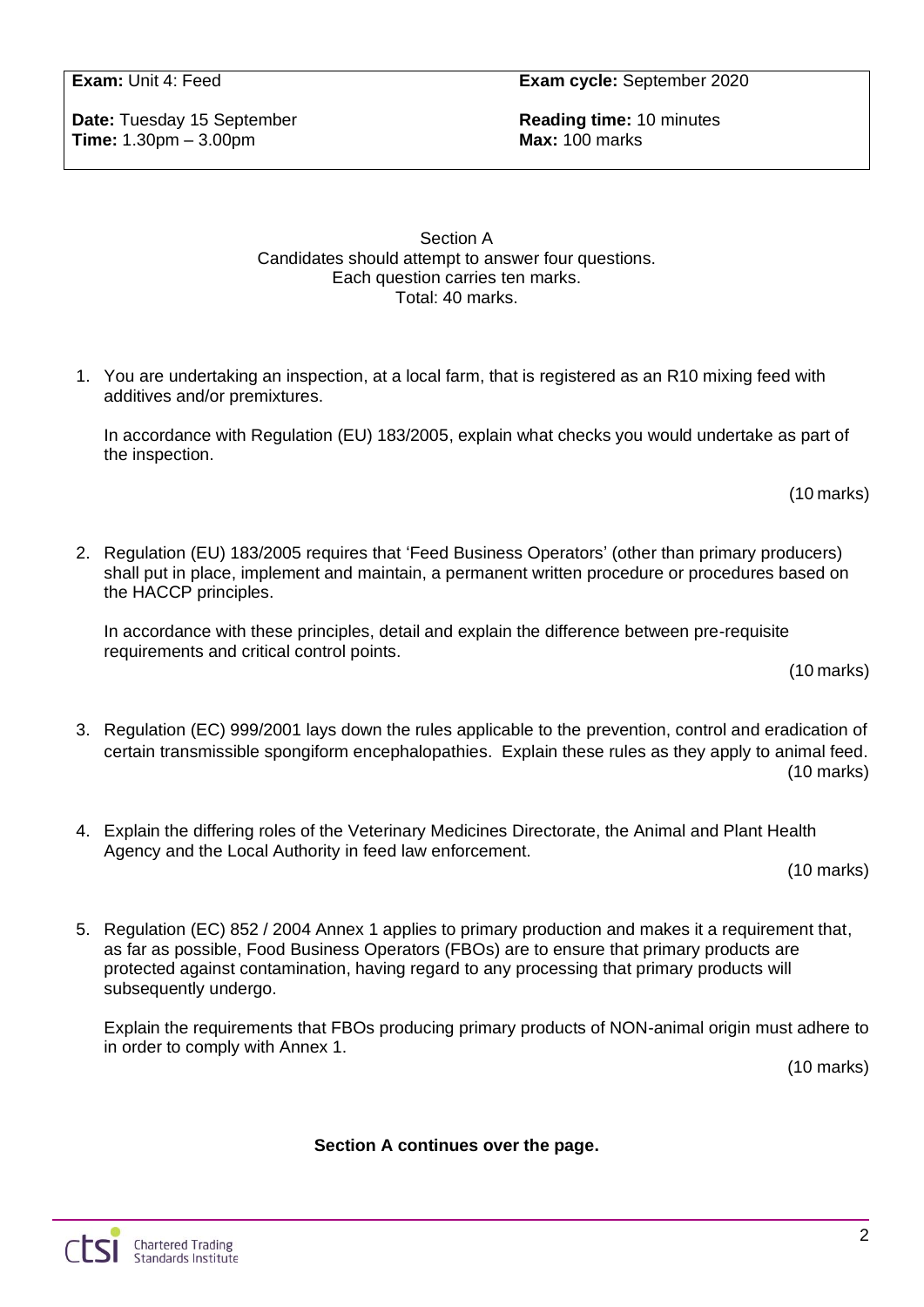6. Regulation (EU) 691/2013, on sampling and analysis, details the apparatus for use in the sampling of a solid feed material.

Having due consideration to the sampling process, evaluate the effectiveness of the different types of apparatus that could be used.

(10 marks)

Section A total of 40 marks.

**End of Section A.**